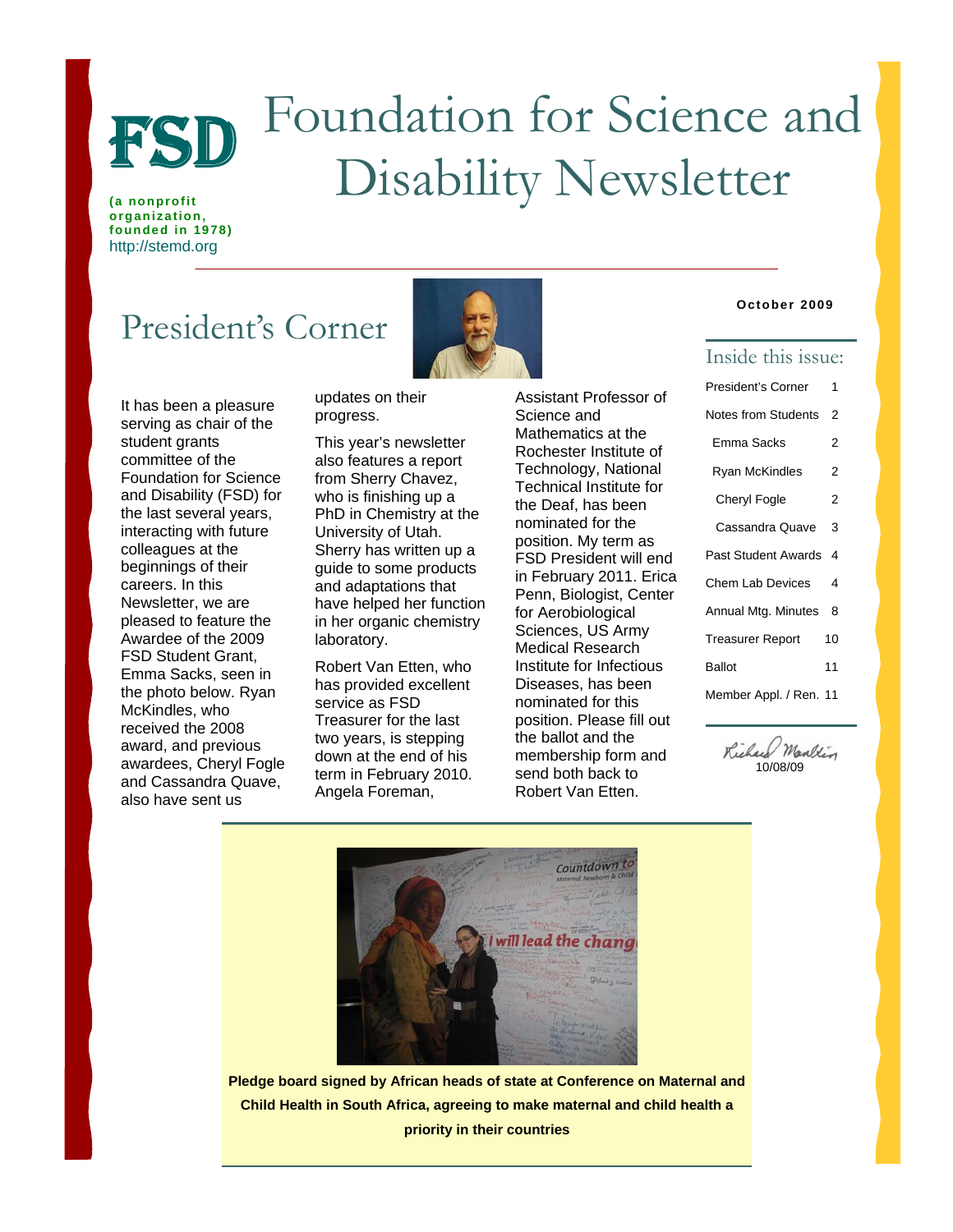## Notes from Student Awardees

### Emma Sacks

Low birth weight and prematurity contribute to approximately one third of newborn deaths and to an unknown amount of subsequent disability. I am interested in finding ways to reduce the mortality and morbidity of newborns in developing countries by improving the identification of ill newborns and enhancing the care they receive at birth. This past year, I completed all of my course requirements and was the teaching assistant for two global health courses at Johns Hopkins. I am currently working on getting various committee approvals (ethics) to pursue my Low Birth Weight

## Ryan McKindles **Motor control of walking**

This last year has brought about some dramatic changes in my research focus and thesis direction. Although I continue to broaden my knowledge of neuroimaging, signal processing, and neuromechanics, I have decided to focus my thesis on the motor control of walking.

Conventional electroencephalography (EEG) recordings in humans are difficult to acquire during gait due to motion artifacts and small signal amplitude. Therefore, my research uses modulation of somatosensory evoked potentials (SEPs) as a probe to indirectly measure underlying cortical activity during walking.

In May 2010, I expect to graduate with my Ph.D. in Anthropology from the University of New Mexico in Albuquerque. I am studying the stylistic similarities and differences among stone projectile points

**Qualitative research on homebased care of premature (low birth weight) infants in sub-Saharan Africa** 

project and I am looking forward to beginning the fieldwork phase of my research. In November, a trip is planned for Tanzania, where I will meet with a group of African midwives who are working to improve newborn care practices in local hospitals and clinics. I am hoping to make a return visit to Tanzania and Kenya in the spring as well. I was recently a co-author on a paper examining incidence of



newborn infection in Bangladesh (Darmstadt, GL, et al. Population-Based Incidence and Etiology of Community-Acquired Neonatal Bacteremia in Mirzapur, Bangladesh: An Observational Study. Journal of Infectious Disease. 2009 Sep 15;200(6):906-915.)

Preliminary results have confirmed SEP temporal morphology similar to previous literature, where signals over sensory/motor cortical areas that are associated with leg movement show distinct differences between standing and walking. My current research examines the frequency content of these EEG signals, especially the beta-gamma frequency band (20 to 40 Hz), which correlates with sensory and motor cortical activity.

In future studies, this technique will be used to evaluate the effects of different interventions to promote or inhibit cortical involvement during locomotion. Particularly it



will be used with disabled populations, such as people who have had a stroke or spinal cord injury, in hopes of increasing our knowledge of the motor control of movement to develop better rehabilitation strategies.

I am excited to be presenting this data at both the Biomedical Engineering Society and Society of Neuroscience conferences this coming October.

### Cheryl Fogle **Spear tips of Great Plains Paleoindian hunters**

(spear tips) that were made and used by prehistoric, Late Paleoindian hunters of the Cody Archaeological Complex who inhabited the American Great

Plains approximately 9000 years ago. I have examined just over 400 projectile points housed in four museums: the Smithsonian Institution National Museum of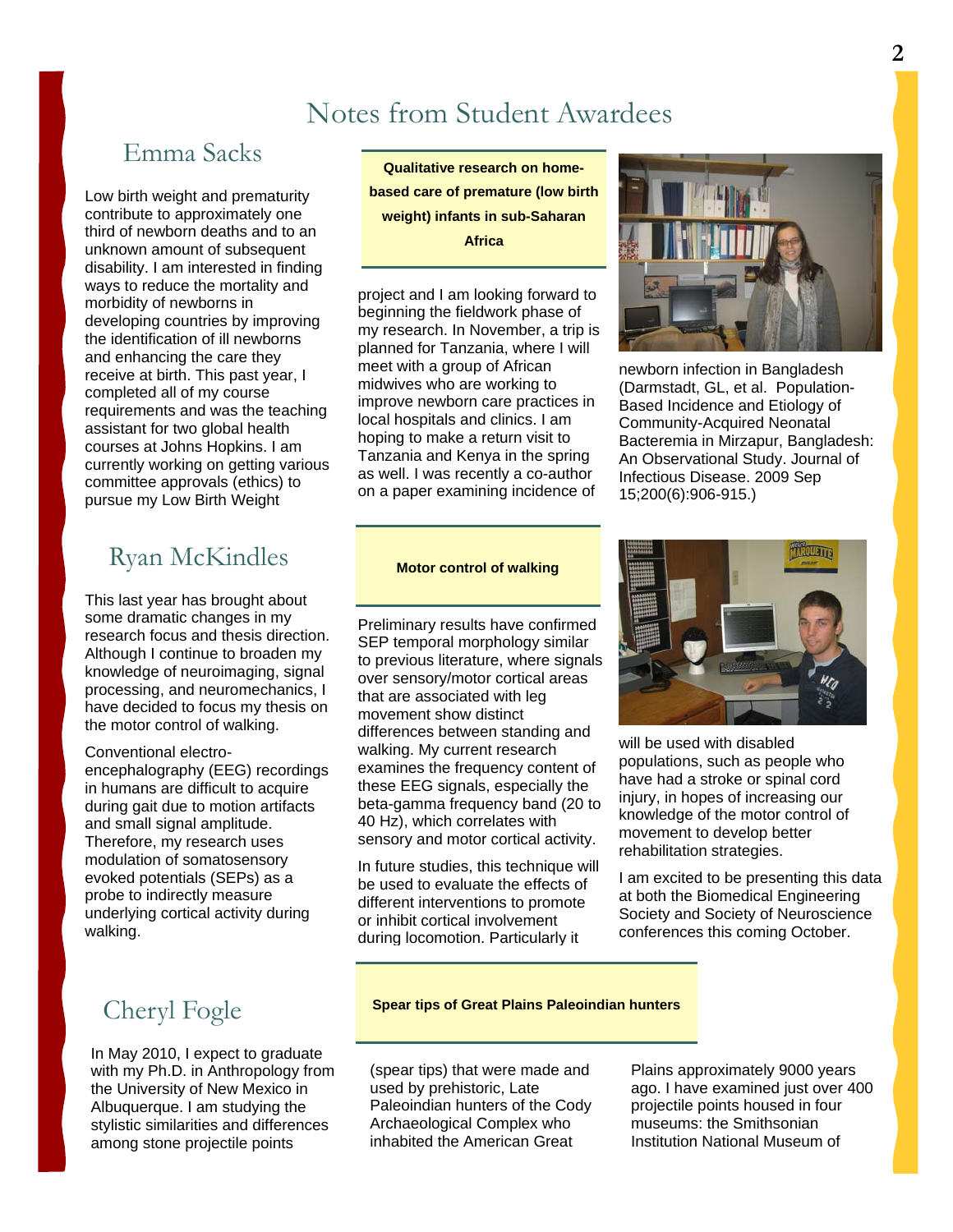Natural History, Texas Archaeological Research Laboratory in Austin, University of Colorado in Boulder, and University of Wyoming in Laramie. The projectile points are from 13 archaeological sites: 6 in Colorado, 4 in Wyoming, 1 in Nebraska, and 2 in New Mexico.

The manufacture of projectile points is a process that requires multiple stages to complete. After the stone is quarried, flakes are removed, and there are several techniques to produce the

projectile point. There are regional projectile point styles because flintknappers learn how to manufacture tools from members of their own social groups. Characteristics of these regional styles include cross sectional shape (flat or diamond), range of metric dimensions, and flake scar patterns that show how material was removed from the artifact during manufacture.

My dataset contains 6 quantitative variables and 4 qualitative variables, and I'm still in the

process of analyzing the data. I am using the ANOVA procedure to see if there are statistically significant differences among the archaeological sites. I have some comparisons to run based on geographic proximity and others dealing with temporal differences between earlier (9500 years ago) and later sites (8500 years ago). Previous researchers have analyzed two or three sites, but I will be the first investigator to analyze a large number of Cody Complex sites.

Cassandra Quave **Potential of natural products to prevent formation of** *Staphylococcal* **biofilms** 

I am currently a post doctoral fellow in the Department of Microbiology and Immunology, College of Medicine, at the University of Arkansas for Medical Sciences in Little Rock, AR. This fellowship is funded by a grant from the National Institutes of Health: Ruth L. Kirschstein National Research Service Award for Postdoctoral Training in Complementary and Alternative Medicine (F32). The focus of my research involves the study of natural products from Italian medicinal plants and their potential to prevent the formation of staphylococcal biofilms. Biofilms caused by *Staphylococcus aureus* are the primary culprits in many infections subsequent to orthopedic surgery, including osteomyelitis and implant related infections. As an amputee, and previous victim of osteomyelitis following the amputation of my right leg at the age of three, I have a very personal interest in the development of novel therapeutics that could be used to prevent the post-operative formation of staphylococcal biofilms.

This year, I have given presentations on my research at several scientific congresses, including the annual meetings of the Society for Economic Botany, the Society of Ethnobiology, and the Oxford International Conference on the Science of Botanicals. I have also recently published my first book, entitled "Medicina Popolare del Vulture. Traditional Medicine of the Vulture-Alto Bradano area, southern Italy." The book is bilingual (Italian and English) and is geared towards a lay audience, describing the traditional medical practices of this region of southern Italy. Remedies made from plant and animal products are discussed and descriptions of several magical healing rites are also included.

I am still undecided as to the direction of my career, and am debating whether to pursue academics or employment in the private sector (pharmaceutical



biotechnology). I am very interested in continuing my research in what some would call "translational ethnobotany" – which involves learning about traditional medicines from different cultures and gathering clues from this knowledge for applications in drug discovery and development. To read more about my work, feel free to visit my website for updates and free access to my publications: www.etnobotanica.us.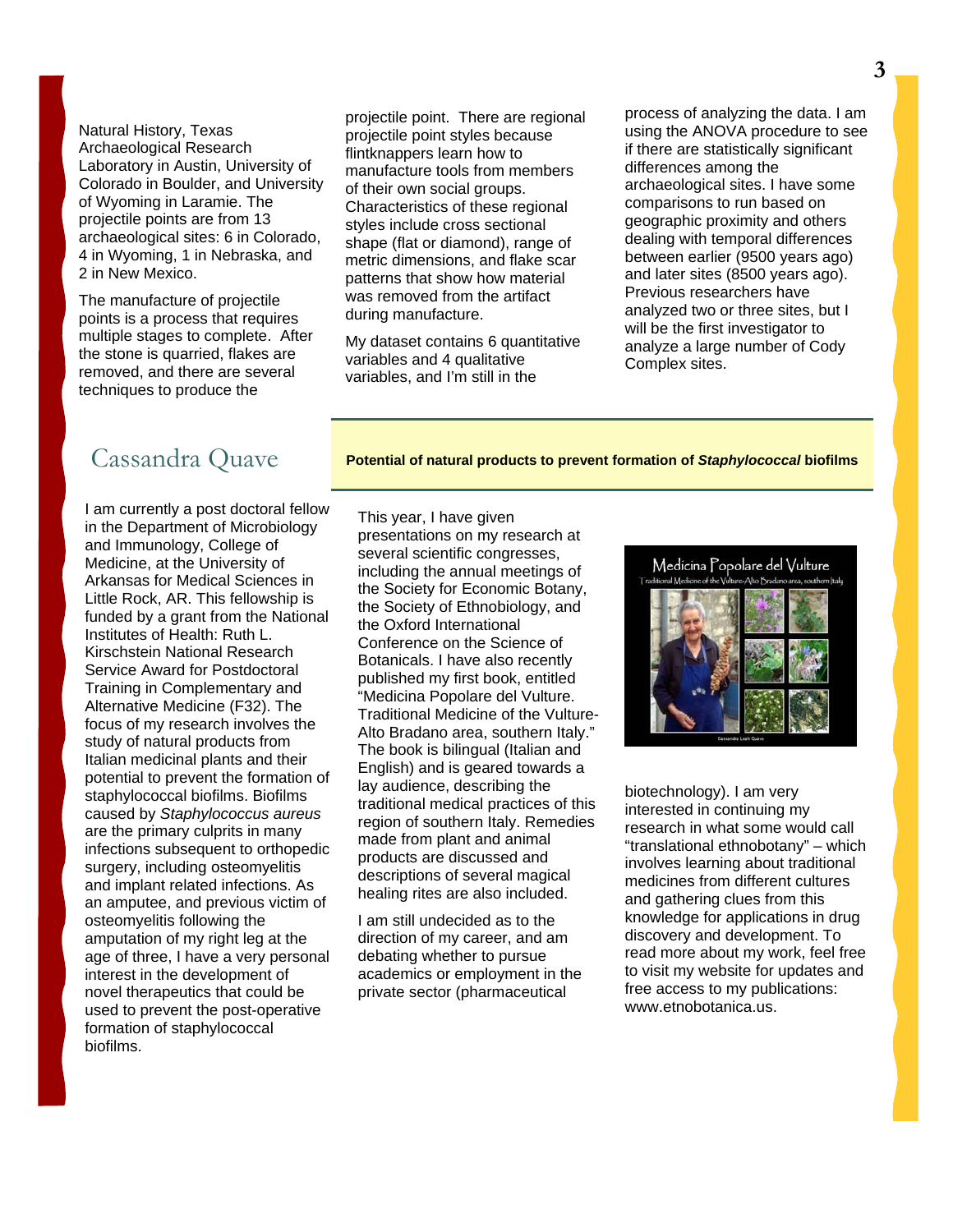|      | <b>Student Grant Awardees since 1990</b>      |      |                        |
|------|-----------------------------------------------|------|------------------------|
| 1990 | <b>Wendy Pava, Birgit Wolz, Elaine Hall</b>   | 2000 | <b>Jennifer Last</b>   |
| 1991 | <b>Kevin Wilkins, Shan Ming Lee</b>           | 2001 | <b>Cassandra Quave</b> |
| 1992 | Meghal Antani, Lynn Hanninen, Mara Frohlinger | 2002 | <b>My Lien Nguyen</b>  |
| 1993 | <b>David Fass, William Hylton</b>             | 2003 | <b>Mark Woods</b>      |
| 1995 | <b>Chris Tromborg</b>                         | 2004 | <b>Jessica Mahood</b>  |
| 1996 | <b>Anne-Michelle Singleton</b>                | 2005 | <b>Cheryl Fogle</b>    |
| 1997 | <b>Leslie Harper</b>                          | 2007 | <b>Melodi King</b>     |
| 1998 | <b>Maura O'Modhrain</b>                       | 2008 | <b>Ryan McKindles</b>  |
| 1999 | Joseph Barbera, Byunggyoo Kim                 | 2009 | <b>Emma Sacks</b>      |
|      |                                               |      |                        |

### A Guide for Laboratory Adaptive Devices Problems and Solutions for Independence in a Chemistry Lab Sherry Chavez, University of Utah

 In my second year of graduate school I was diagnosed with Rheumatoid Arthritis. My battles with this autoimmune disease had begun to take a toll on some of my fine motor skills that I need to perform every day tasks in the lab. Not giving up. I am on a continuous quest to remain a functional, productive and happy chemist. Every time I am presented with a new problem I search out solutions but there are not many available for problems with the upper extremities so I make my own solution.

Keep in mind these products were not designed by a doctor, occupational or physical therapist. Please consult your medical team to design the perfect lab setup for you.

Here are some problems that I have encountered and some solutions that I have designed.

When doing an extraction, turning the stopcock on the separatory funnel can be difficult due to instability of joints in both the thumb and first finger.

*The Chemist's Little Helper.* (AKA Stopcock Turning Thingamajig) was the first adaptive equipment I designed.

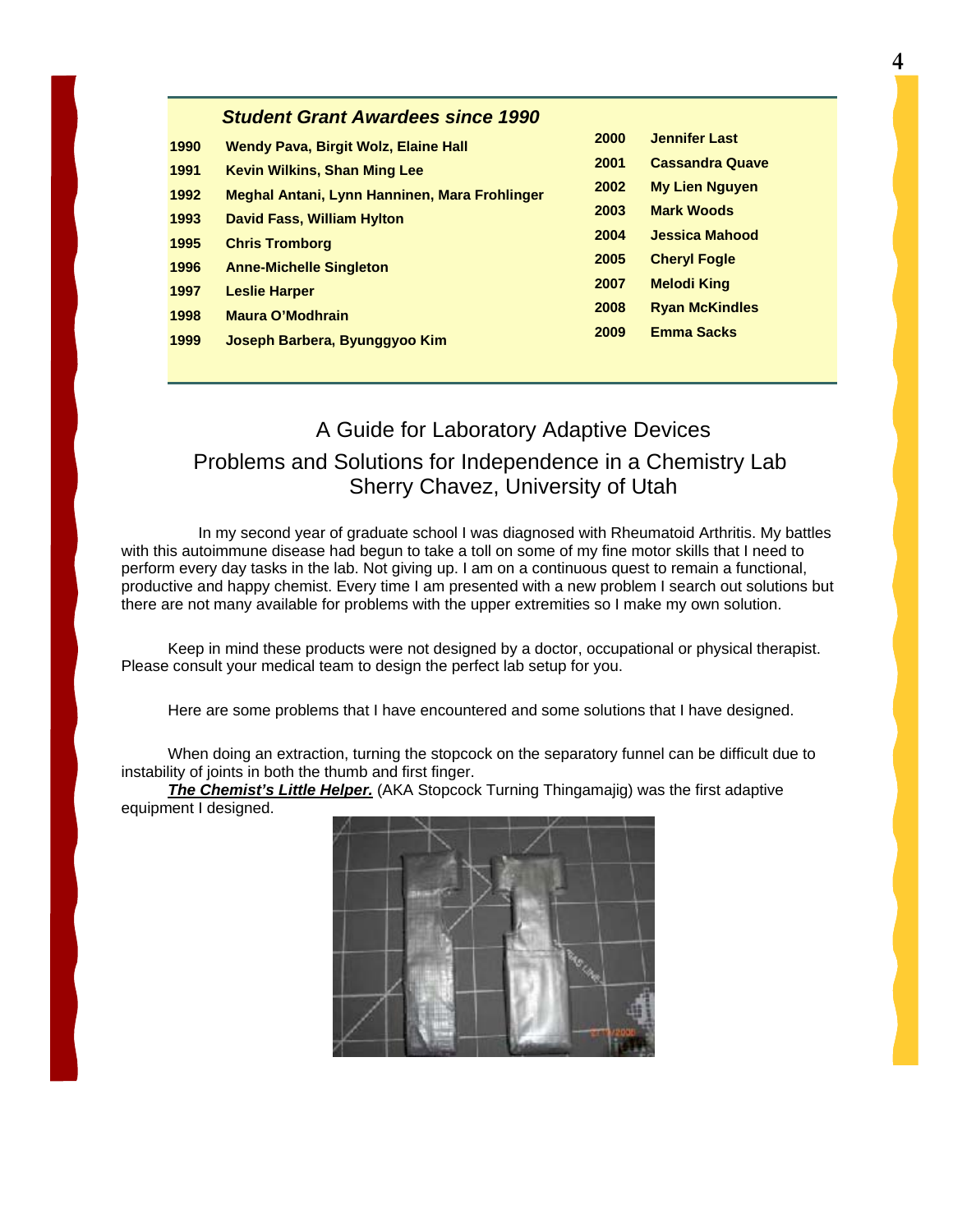Originally made from popsicle sticks, glue, a plastic syringe, and duct tape, it was light weight and easy to use but lacked stability and solved resistance. The second generation was much more adaptable to an organic lab environment.

Our machine shop made the first Helper out of aluminum. This proved to be too heavy for smaller scale tasks but works well for large scale extractions and for reactions that contain toxic reagents such as tin. (It can easily be decontaminated by soaking in dichloromethane or bleach)



A Teflon® version was also made that is much lighter in weight and is dichloromethane-resistant. Both models come with 2 different size bore holes that will accommodate both small and large stopcocks.

To use, take the sep. funnel out if the stand, place the Helper on the stopcock handle, shake, and push the Helper away from you with your palm to open. To close you simply rotate it over and pull towards you.



A second set of smaller Helpers were made that contain a single size bore hole and fit perfectly on stopcocks on columns or rotovaps.

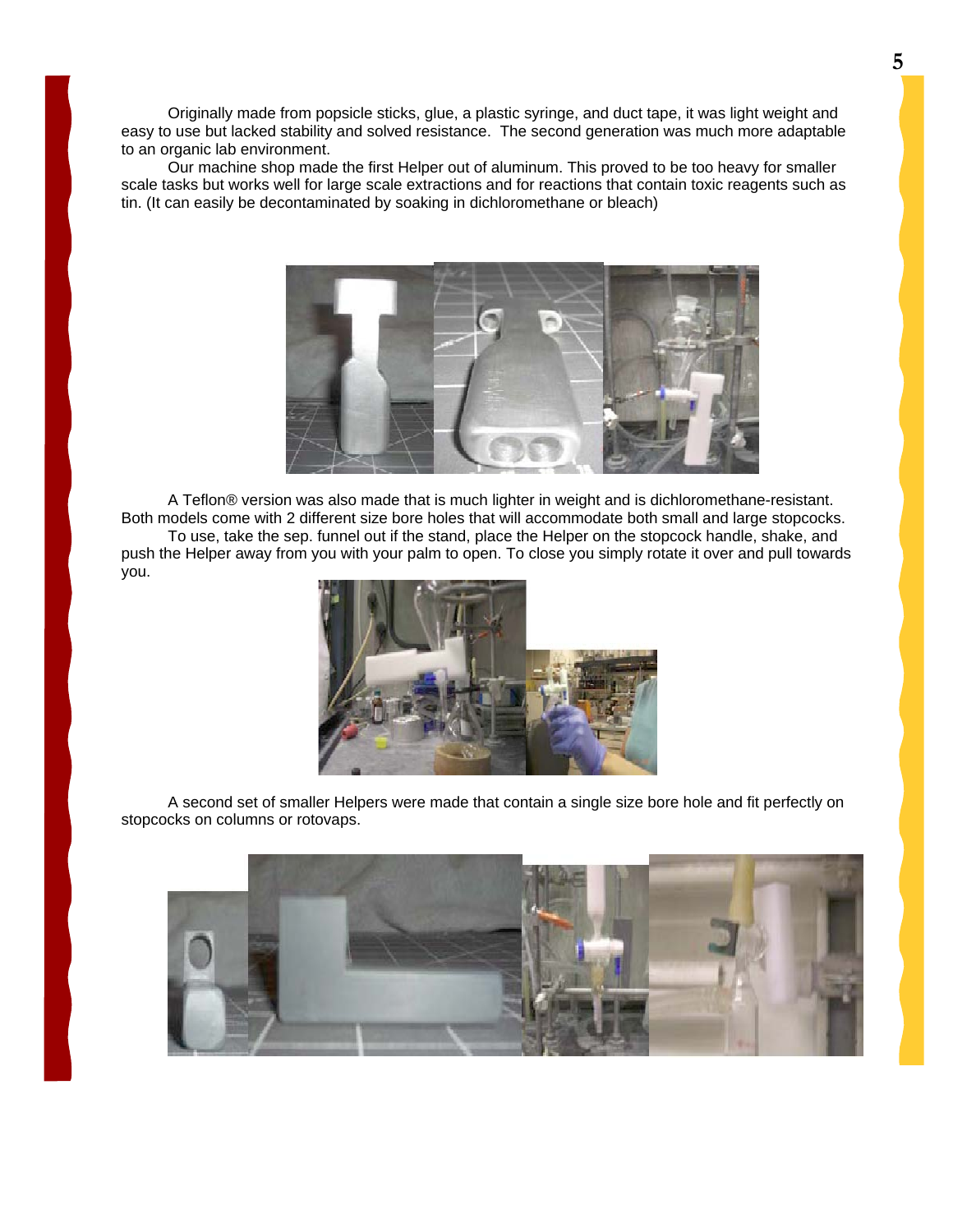One major issue I had was turning the star knobs on my hood to turn on the water, nitrogen and air lines. Turning the knobs put my wrist at a very strange angle and exerted a lot of pressure on a laxed joint. Again, our wonderful machine shop helped me design these covers.



The plastic covers fit snugly over the existing knobs and are secured with an Allen screw. They allow me to turn the knob with the palm of my hand. These put no force at all on my fingers and my wrist is in a more neutral position.

The faucet on my sink proved to be a challenge due to its height and angle. The plastic covers did not provide the torque needed to turn the faucet on and off without putting pressure on my wrist.

The solution was adding a handle to provide the necessary leverage. A sewer pipe cap covers the faucet and is secured with a clamp. Weaved into the larger clamp is a smaller clamp that attaches a short piece of PVC plumbing pipe that acts as the needed lever. All of these supplies were found for under \$30 at ACE Hardware.



We don't have automated fraction collectors so our column chromatographs have to be done by hand. I needed a way to help me move the test tube rack fast enough to keep up with the pressurized column flow and at the same time allow me to sit in a comfortable position for an extended period of time.

*The Adjustable Test Tube Slider* is made from small PVC plumbing pipe (same as used for the sink handle) and elbow joints purchased from Home Depot for about \$20.

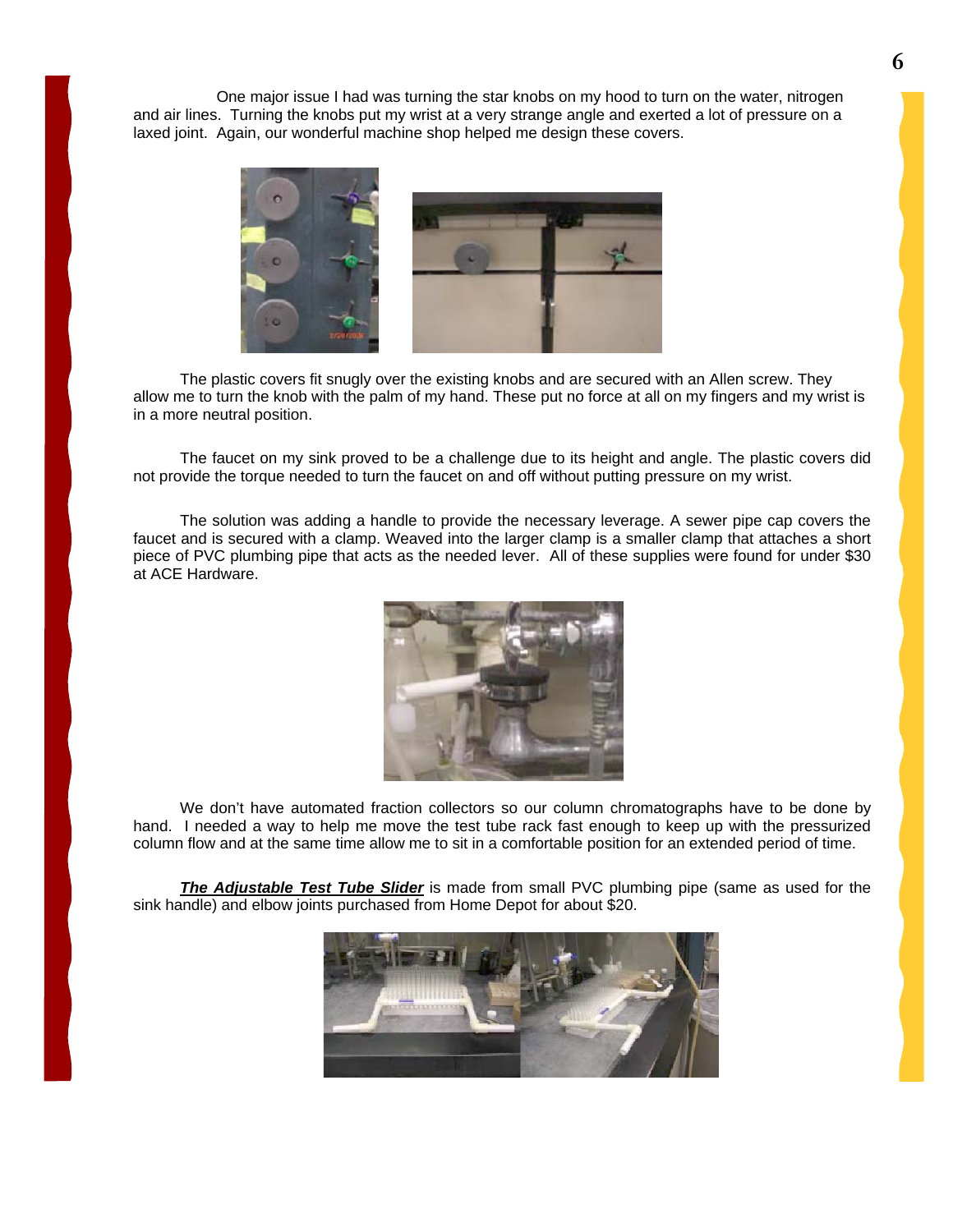It fits snugly around the test tube rack and can be adjusted for all 3 size racks we have (standard racks for 10x75 mm, 13x100 mm, and 18x150 mm test tubes)

The handles can be adjusted to any length to allow for good posture and optimum wrist and arm angle. By pushing or pulling slightly on the handles, the test tube rack slides smoothly in any direction.

I love the 1 L amber bottles we have for solvent dispensing, but lifting them to pour solvent is very hard on my wrist and elbow. Because I have small hands, sometimes it is difficult to get a good grip on the bottle particularly when it is full and I am wearing gloves. I found an interesting chrome bottle holder for a soda bottle on the internet but the bottles I use are smaller than that and the email listed with the product is no longer active. So I designed something based off what I liked about that holder.

**The Solvent Bottle Hugger** is made from plastic coated wire found at ACE Hardware (\$8 for 100 ft.) and Thermoplastic pellets ordered from a medical-physical therapy supply store. (\$15 per pound, prices vary).



The plastic coated wires secure the handle against the solvent jar and can easily be removed for use on another bottle. The handle is molded from Thermoplastic pellets for a comfy-custom fit. The handle design allows you to lift and pour like you would a pitcher of tea or you can use it to assist your grip by securing the back of your hand.

Finally, the small C-clamps you get at any hardware store for \$1-3 are perfect for adapting the flat screws on monkey clamps. The clamp is a much bigger surface to grab particularly when trying to clamp something down in a tight space or awkward angle.

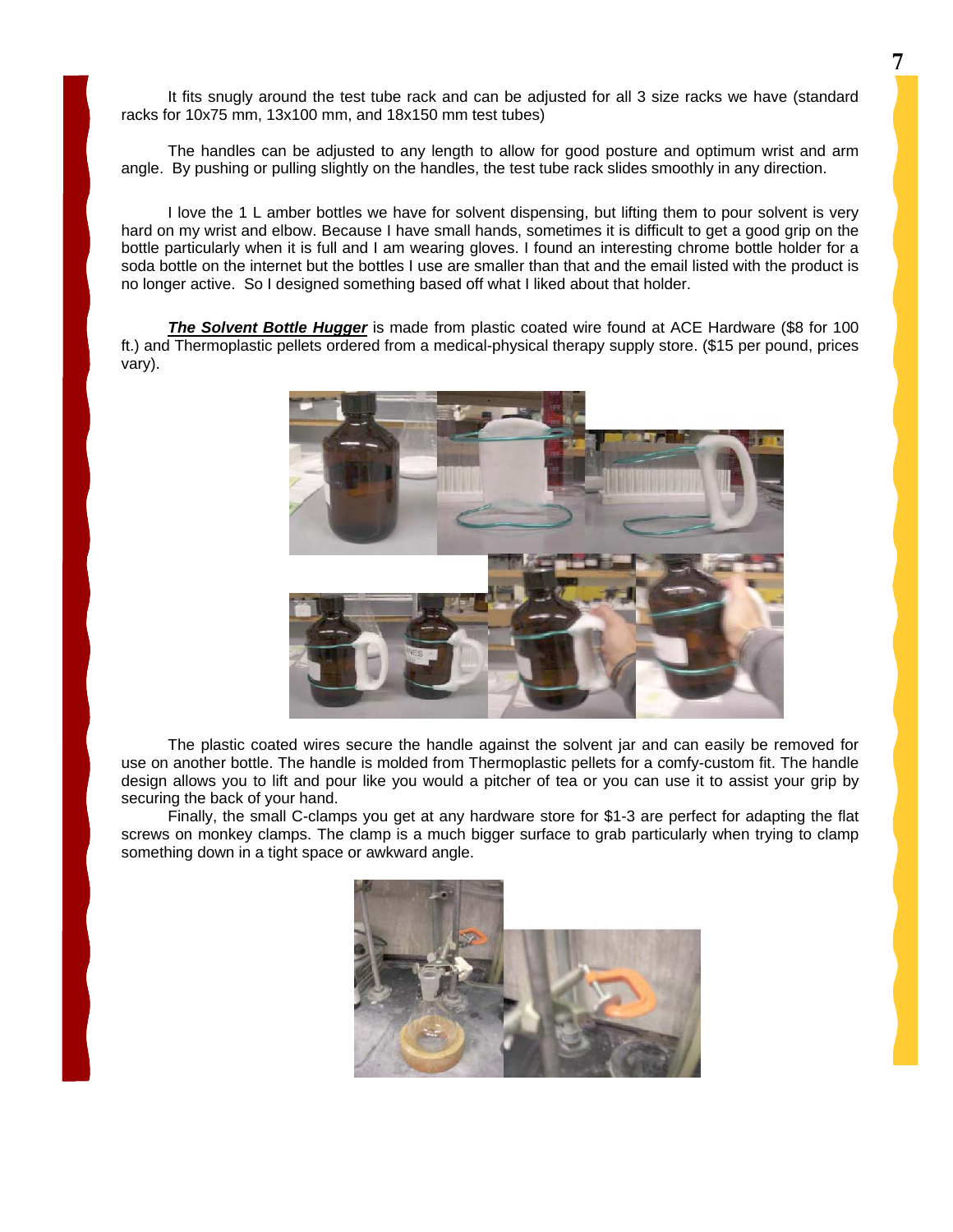Acknowledgments: Special thanks to: Dennis Romney from the University of Utah Department of Chemistry Machine shop for the construction of the Knob adaptors and The Chemist's Little Helper, and to Dr. Bob Gilles who helped me design some of the initial concepts and critiques of all the prototypes.

A list of material, estimated cost, and building instructions can be obtained by contacting Sherry Chavez at chavez.sherry@gmail.com. All products and rights are reserved.

**The next annual meeting of FSD is February 18-22,** 

**2010 at the AAAS conference in San Diego** 

Minutes of the Annual Meeting of the Foundation for Science and Disability (FSD) February 13, 2009 Hyatt Regency Skyway 261 Chicago, IL 60601

#### **Call to Order - 9:00 am**

*Attendees:* Caroline Adenberger (adenberger@ostina.org) Ted Conway (Tconway@nsf.gov) Anna Fong (annafongca@gmail.com) Angela Foreman (AngelaLeeForeman@yahoo.com) Lorna Gonzales Richard Mankin (rmankin@nersp.nerdc.ufl.edu) Erica Penn (ericalyne@aol.com) Virginia Stern (vstern@aaas.org) Michelle Hamlet (hamletm@mail.nih.gov) Dan Poux (dpoux@aaas.org) Helen Jones Bob Ingram

Each attendee gave brief descriptions of their current professional activities. Caroline Adenberger discussed the interest of the Austrian Embassy, Office of Science and Technology in US programs and activities that enhance participation of scientists and engineers with disabilities in the work force. Michelle Hamlet discussed NIH programs that may be of interest to postdoctoral associates and scientists with disabilities. Dan Poux discussed the AAAS fellowship program. The minutes from the last meeting (February 16, 2008 - Boston, MA) were reviewed and approved as posted at <http://www.ars.usda.gov/sp2UserFiles/person/3559/annmeetminute08.html>.

#### **Treasurer's Report**

Robert Van Etten (not present) submitted a report for the 2008 calendar year.

|                             | 2007     | 2008      |
|-----------------------------|----------|-----------|
| <b>Initial Assets</b>       |          |           |
| Cash on hand                | 9748.57  | 10,553.57 |
| <b>Total Initial Assets</b> | 9,748.57 | 10,53.57  |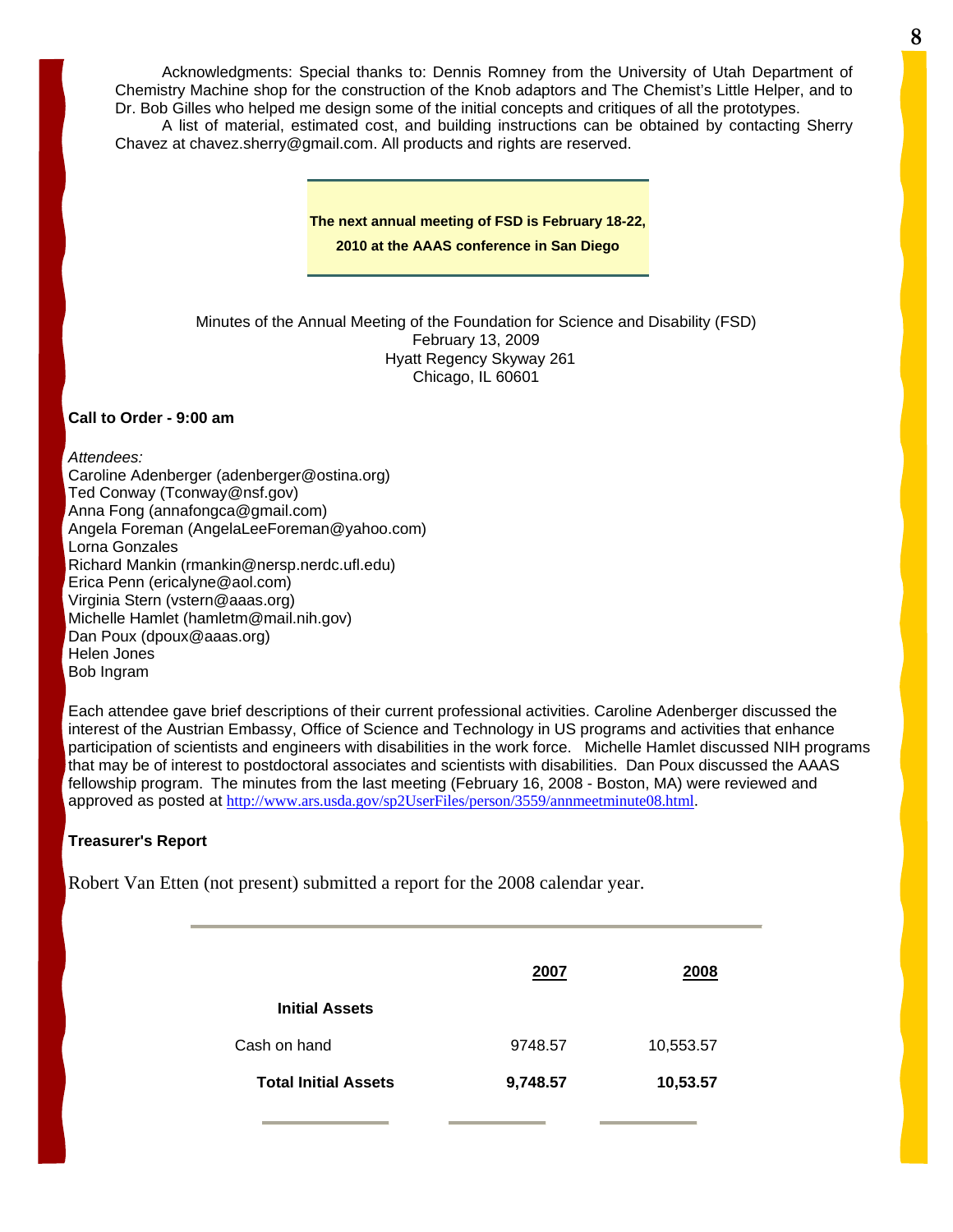#### **Income**

| Dues                       | 805.00    | 610.00    |
|----------------------------|-----------|-----------|
| Contributions              |           | 525.00    |
| Interest                   |           |           |
| <b>Total Income</b>        | 805.00    | 1135.00   |
|                            |           |           |
| <b>Expenses</b>            |           |           |
| <b>Newsletters</b>         |           | 0.00      |
| <b>Student Awards</b>      |           | 1,000     |
| <b>Bank Service Charge</b> |           | 0         |
| <b>Total Expenses</b>      |           | 1,000.00  |
| <b>Net Income</b>          | 805.00    | 135.00    |
| Net Balance                | 10,553.57 | 10,688.57 |
|                            |           |           |

#### **Science Student Grant Committee Report** - Richard Mankin

Committee - Richard Mankin, Betty Weaver. Four of 23 applicants met the grant application criteria. The membership approved the committee recommendation that a grant be awarded to Emma Sacks, a Ph. D. student in Public Health at Johns Hopkins University, for a study entitled, "Qualitative research on home-based care of premature (low birth weight) infants in sub-Saharan Africa."

#### **Officer Nominations**

#### **Treasurer (for year beginning in 2010)-** Angela Foreman, **President (for year beginning in 2011)-** Erica Penn

These nominees will be placed on the ballot in the next newsletter. Other nominations can be emailed to President Richard Mankin (rmankin@nersp.nerdc.ufl.edu). Deadline for additional nominations is April 1, 2009.

#### **New Business**

Ted Conway suggested that the Foundation for Science and Disability request proposals and award a grant to identify best practices that scientific societies and similar organizations could use in providing a welcoming environment for attendees with disabilities. Currently, most such organizations hold conferences and meetings that are "technically" accessible to persons with disabilities but, in practice, some of the facilities or activities may not be accessible without extreme efforts. The report developed from the grant would provide organizations with a better understanding of commonly occurring problems and successful solutions to such problems. The members authorized Ted Conway and Richard Mankin to prepare the proposal criteria and disseminate the request for proposals. The meeting adjourned at 11:00 AM.

Submitted February 19, 2009 Richard Mankin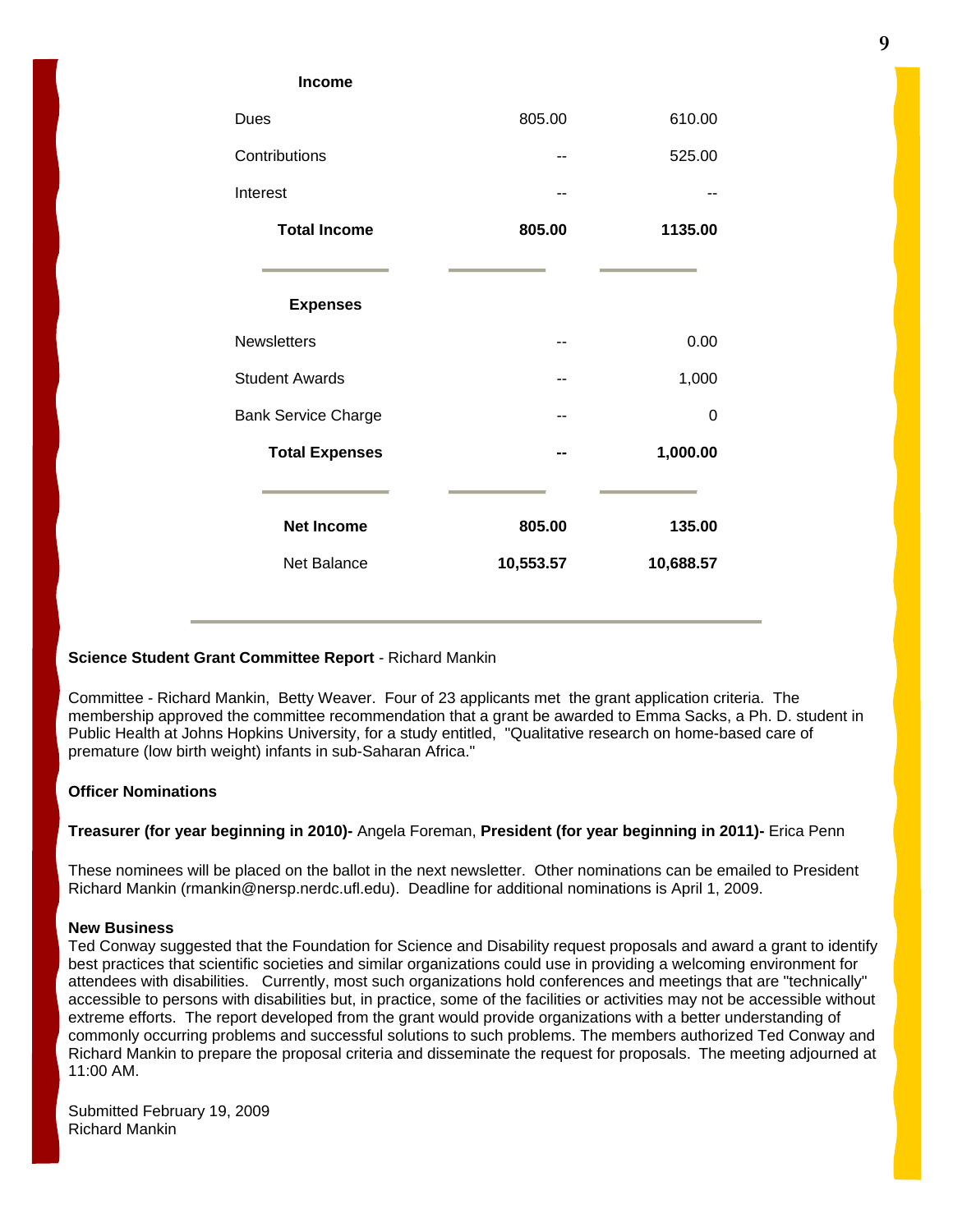### About Angela Foreman, Candidate for FSD Treasurer



Dr. Angela Lee Foreman is a Deaf Scientist working with Deaf and Hard-of-Hearing (D/HH) students at the National Technological Institute for the Deaf (NTID) at Rochester Institute of Technology (RIT) in Rochester, New York as an Assistant Professor. Since starting at RIT/NTID in Fall of 2007, Dr. Foreman has been involved with teaching, tutoring, advising, and working on her research project with D/HH students. Dr. Foreman received her Ph.D. from University of California at Davis and her current research project involves investigating into the antibody variable region using the *Xenopus* frog model in infectious diseases. In December 2008, Dr. Foreman was appointed as a member of the Committee On Opportunities in Science (COOS) within American Association for the Advancement of Science (AAAS)

#### **Treasurer's Report—Robert Van Etten**

Report for the period of January 1st – September 25th 2009

| 2008      | 2009           |
|-----------|----------------|
|           |                |
| 10,553.57 | 10688.57       |
| 10553.57  | 10688.57       |
|           |                |
| 610.00    | 100.00         |
| 525.00    | 0              |
| 1135.00   | 100.00         |
|           |                |
| 0         | $\overline{0}$ |
| 1000.00   | 1000.00        |
| 0         | 0              |
| 1000.00   | 1000.00        |
| 135.00    | (900.00)       |
| 10688.57  | 9788.57        |
|           |                |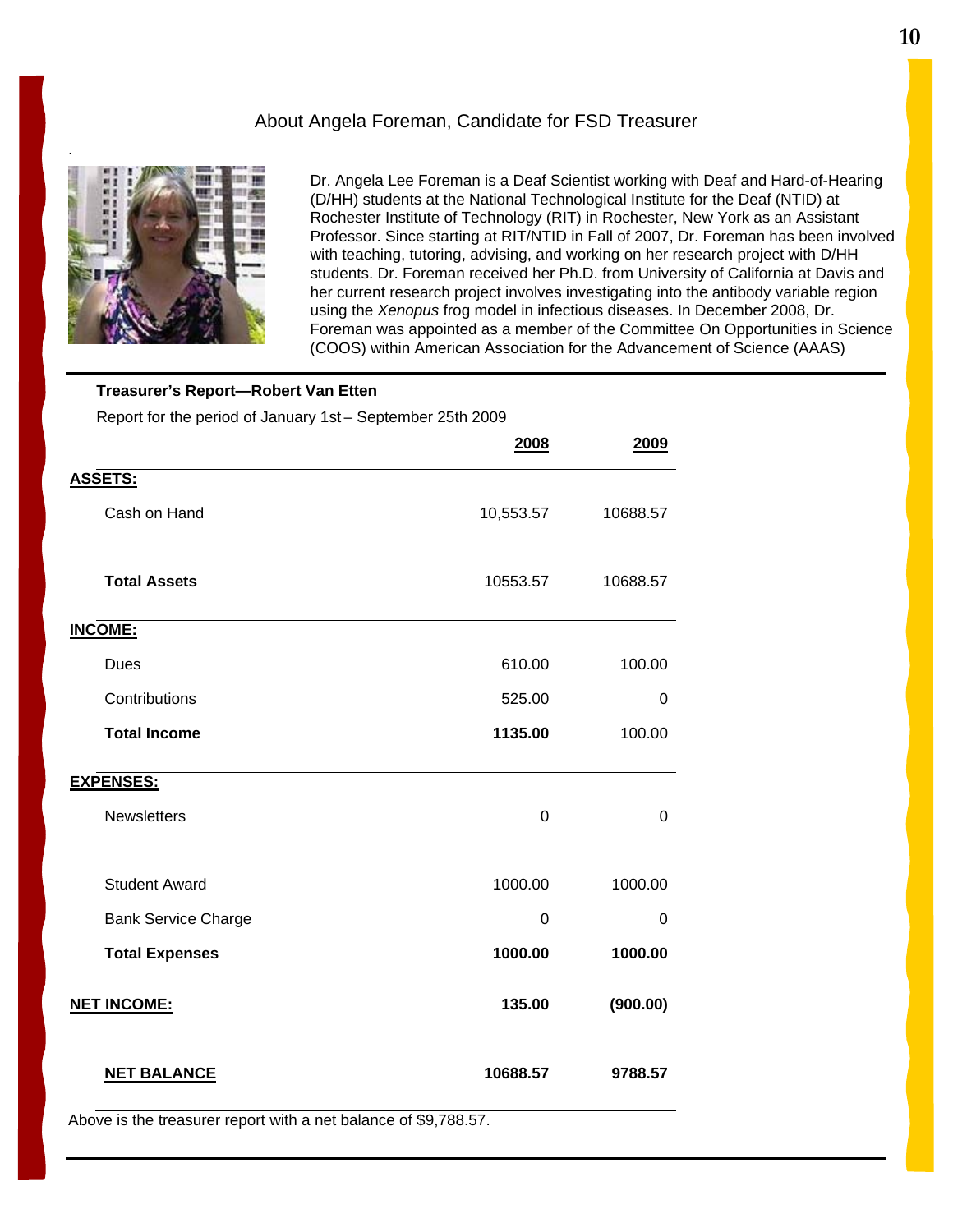### Foundation for Science and Disability 2009 Ballot and Dues Notice

### BALLOT

| Treasurer (beginning 2010): |  |
|-----------------------------|--|
| Angela Foreman              |  |
|                             |  |
|                             |  |
| President (beginning 2011): |  |
| Erica Penn                  |  |
| Write in:                   |  |
|                             |  |

### Membership Application / Renewal Form

| Dues Schedule: |         | Please make checks out to:            |
|----------------|---------|---------------------------------------|
| <b>Student</b> | \$5.00  | Foundation for Science and Disability |
| Regular        | \$25.00 |                                       |
|                |         | and mail to:                          |
| Contribution   |         | Robert Van Etten                      |
|                |         | 4981 SE Sterling Circle               |
| Total          |         | Stuart, FL 34997                      |
|                |         |                                       |

Please list a change of address, if any, and / or list any comments for the Board of Directors below. Also, please forward us your email address if you have not already done so.